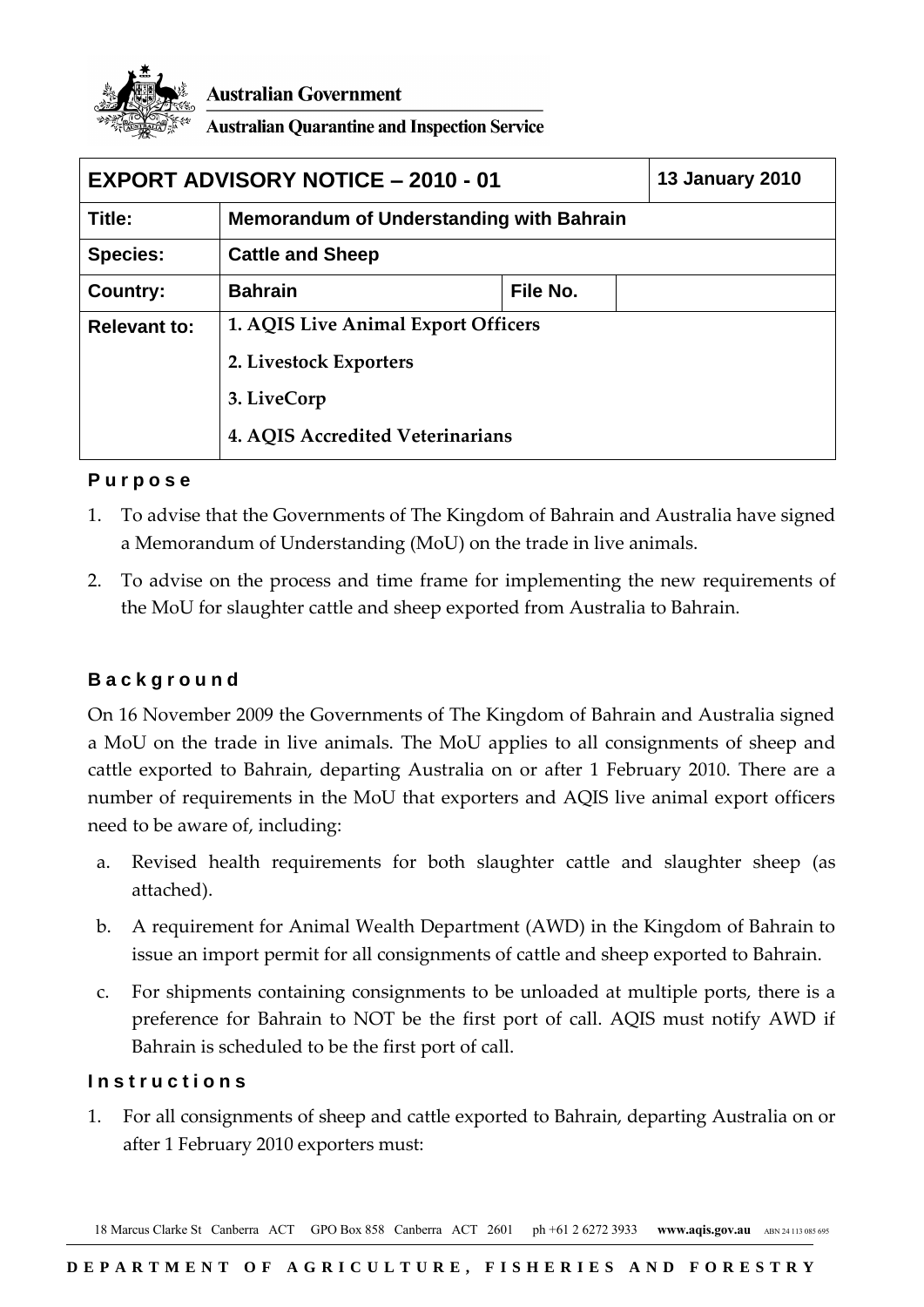- a. Submit an NOI and CRMP that demonstrates that the animals will meet the new importing country health requirements.
- b. Ensure that an import permit is obtained from AWD and is presented to AQIS prior to export.
- c. Ensure that the NOI list the ports of discharge in the correct order. If the order of discharge changes after the vessel has departed Australia and Bahrain becomes the first port of call, the exporter must ensure that the importer in Bahrain has notified AWD of the change. This information must also be included in the CRMP.
- 2. For all consignments of sheep and cattle exported to Bahrain, departing Australia on or after 1 February 2010 AQIS must:
	- a. Notify AWD if Bahrain is scheduled to be the first port of call for the vessel no less than 5-7 days prior to the loading of the vessel in Australia.
	- b. Confirm that all sheep and cattle exported to Bahrain are prepared under the new health requirements and issue health certification meeting these requirements.

Garry Cullen Manager Live Animal Exports Program

Contact officer: Kate Makin

Ph: 02 6272 4581

Fax: 02 6272 5423

Email: [Kate.Makint@aqis.gov.au](mailto:Kate.Makint@aqis.gov.au)

18 Marcus Clarke St Canberra ACT GPO Box 858 Canberra ACT 2601 ph +61 2 6272 3933 **www.aqis.gov.au** ABN 24 113 085 695 *Page 2 of 4*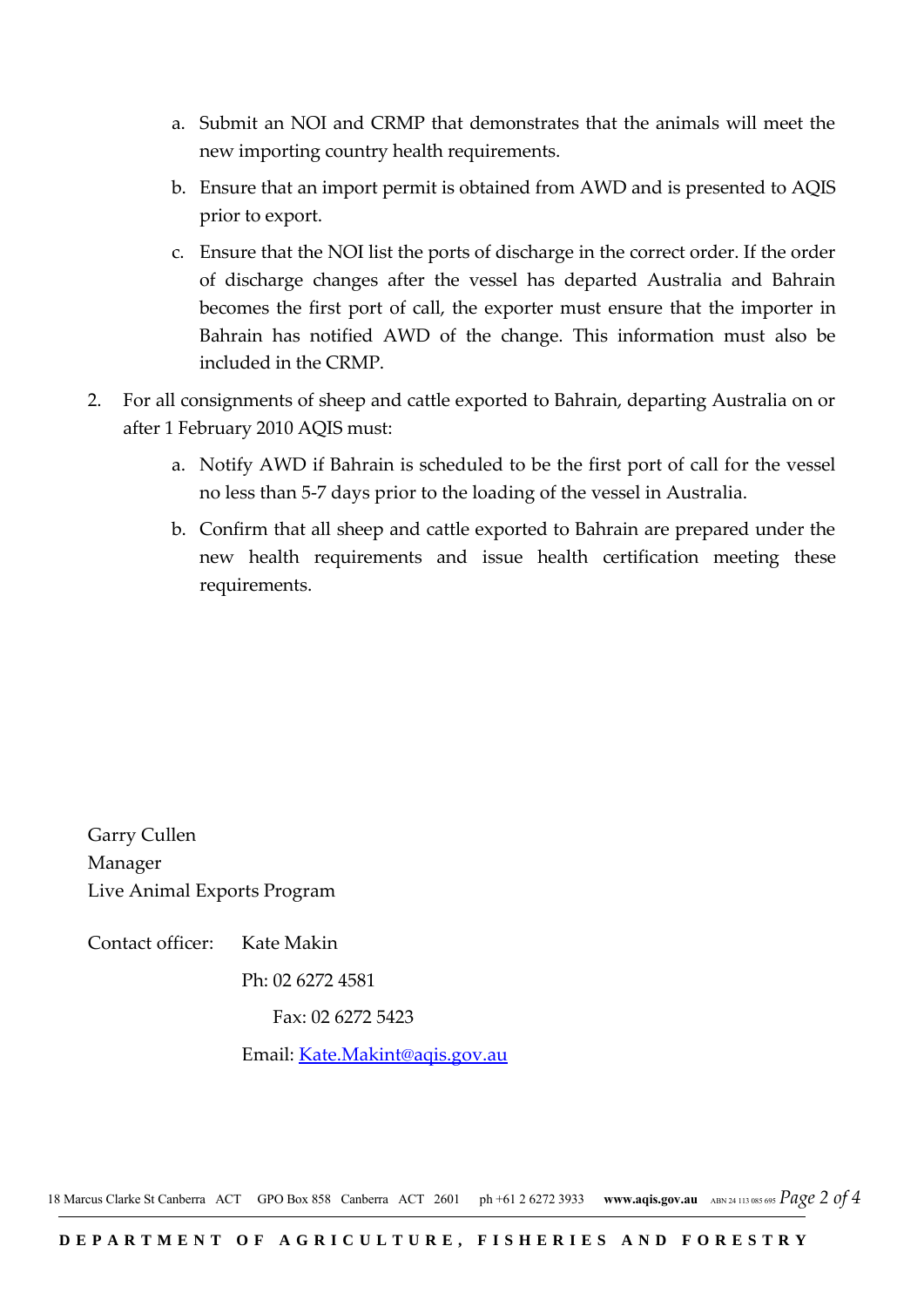### **Attachment 1: Health Requirements for Slaughter Sheep**

- 1. Australia is free of Foot and Mouth Disease, Rinderpest, Peste des Petits Ruminants, Sheep Scab, Goat Pox, Sheep Pox, Warble Fly, Rabies, *Brucella melitensis* and Contagious Caprine Pleuropneumonia.
- 2. The sheep:
	- Showed no clinical signs of anthrax on the day of shipment; and
	- Were from a property (s) prior to shipment in an establishment where no case of anthrax was officially declared during the 20 days prior to export or were vaccinated, not less than 20 days and not more than 6 months prior to shipment
- 3. The animals have been held in isolation for at least three days, and were examined by a government accredited veterinary officer within 48 hours prior to shipment and showed no clinical signs of disease.
- 4. The decks and compartments used for transporting the ruminants and storing feed have been thoroughly cleaned.